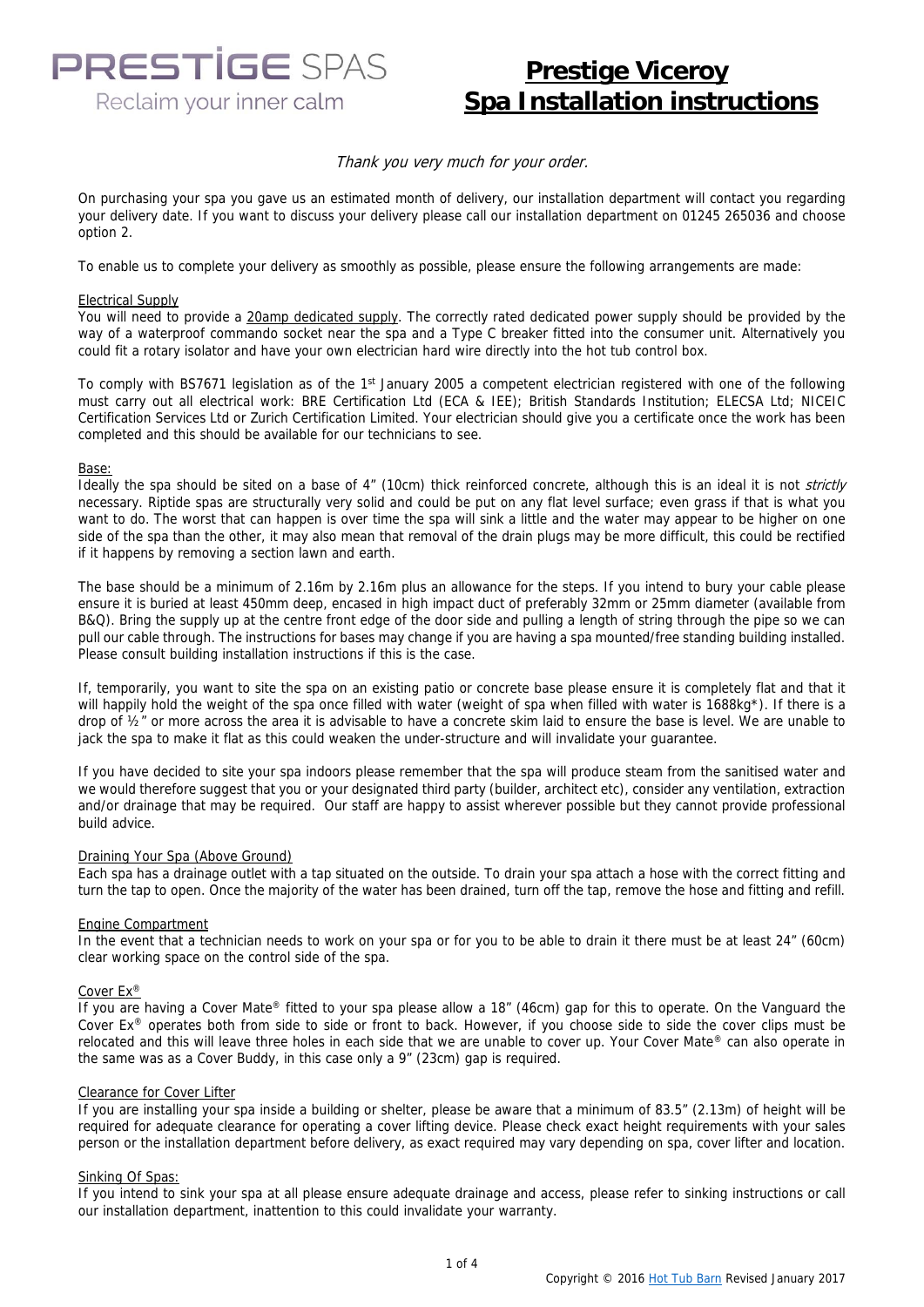#### Spa Building or Gazebo

If you are having a lip mounted or free standing building with your spa please refer to the separate installation instructions as the addition of a building may change the required size of your base and could influence where you site your spa. If you have not been given these instructions please call our installation department or your sales person and they will send a copy to you.

#### Access/Delivery:

Access should be clear for our technicians to push your spa on a wheeled dolly (trolley) from the delivery vehicle to the site for the spa, please measure any alleyways or tight spots bearing in mind obstructions such as steps, low roof overhangs, drainpipes, window seals, tight turns or anything that could obstruct the delivery route. Your Viceroy spa, when in the trolley, will need a minimum access width of 1000mm and a minimum access height of 2300mm. Spas are very heavy and even a 200mm step requires thought.

As the Viceroy spa is very heavy it is unsafe for our team of two technicians to lower the spa to the ground unaided. We have three choices of delivery method. Method 1: We will for 5 minutes during your delivery need 2 healthy, strong people to help lower the spa on to it's base. Method 2: If the site for the spa is within five metres of a wide drive or road we have a vehiclemounted hiab\* we can use to lower the spa to the correct position. Method 3: We have a pneumatic lowering device to lower the spa from vertical to the ground. Please call us to agree on which delivery method would be most suitable.

If your delivery does require the use of a commercial crane (other than our vehicle mounted Hiab) we must point out that this will be at your cost and your responsibility to arrange unless written agreement is given to the contrary. We recommend that you investigate the addition of insurance when booking the crane.

\*During installation, when using a delivery vehicle fitted with a vehicle mounted hiab crane, we will endeavour to protect ground surface areas as necessary. However, we will be unable to accept responsibility in the unlikely event of damage that may occur to surfaces or underground services.

#### **Payment of Balance**

**If your spa is being paid for by Finance no further action is required.** 

Payment of balance is due prior to or on the day of delivery, payment can be made by :

- **bankers draft or building society cheque made payable to 'Hot Tub Barn Limited'**
- **bank transfer (4 days before delivery) please call 01245 265036 and choose option 3 for details**
- **debit card please call 01245 265036 (choose option 3) to pay by debit card**

**Unfortunately we are no longer able to accept personal or company cheques unless full payment is made prior to delivery and is fully cleared (to ensure cleared funds please post your cheque to Head Office 10 days before delivery).** 

**We only accept credit card payments of the balance by prior agreement and there is a 2.5% commission charged for this service.** 

#### **If payment is not been made on or before the day of delivery we reserve the right to remove the goods until payment is received. All goods remain the property of Hot Tub Barn Limited until full payment is received.**

If you have any queries or require further information regarding the delivery of your spa please contact your Sales Person or our Installation Department.

We look forward to having you in "Hot Water" very soon.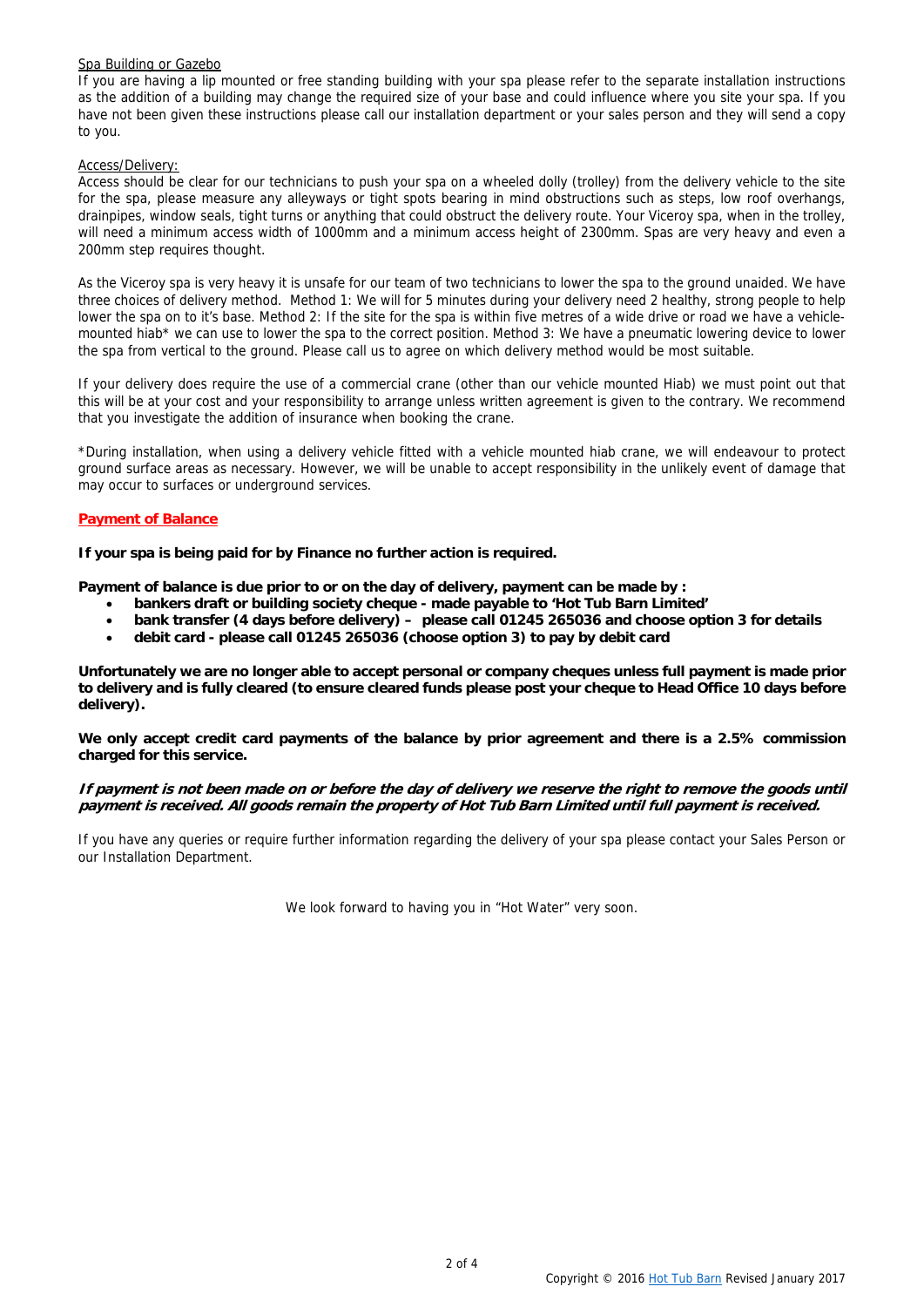# **PRESTIGE SPAS** Reclaim your inner calm

## **Prestige Viceroy**

**Please Note:** All dimensions are approximate; measure your spa before making critical design or pathway decisions.



2160mm